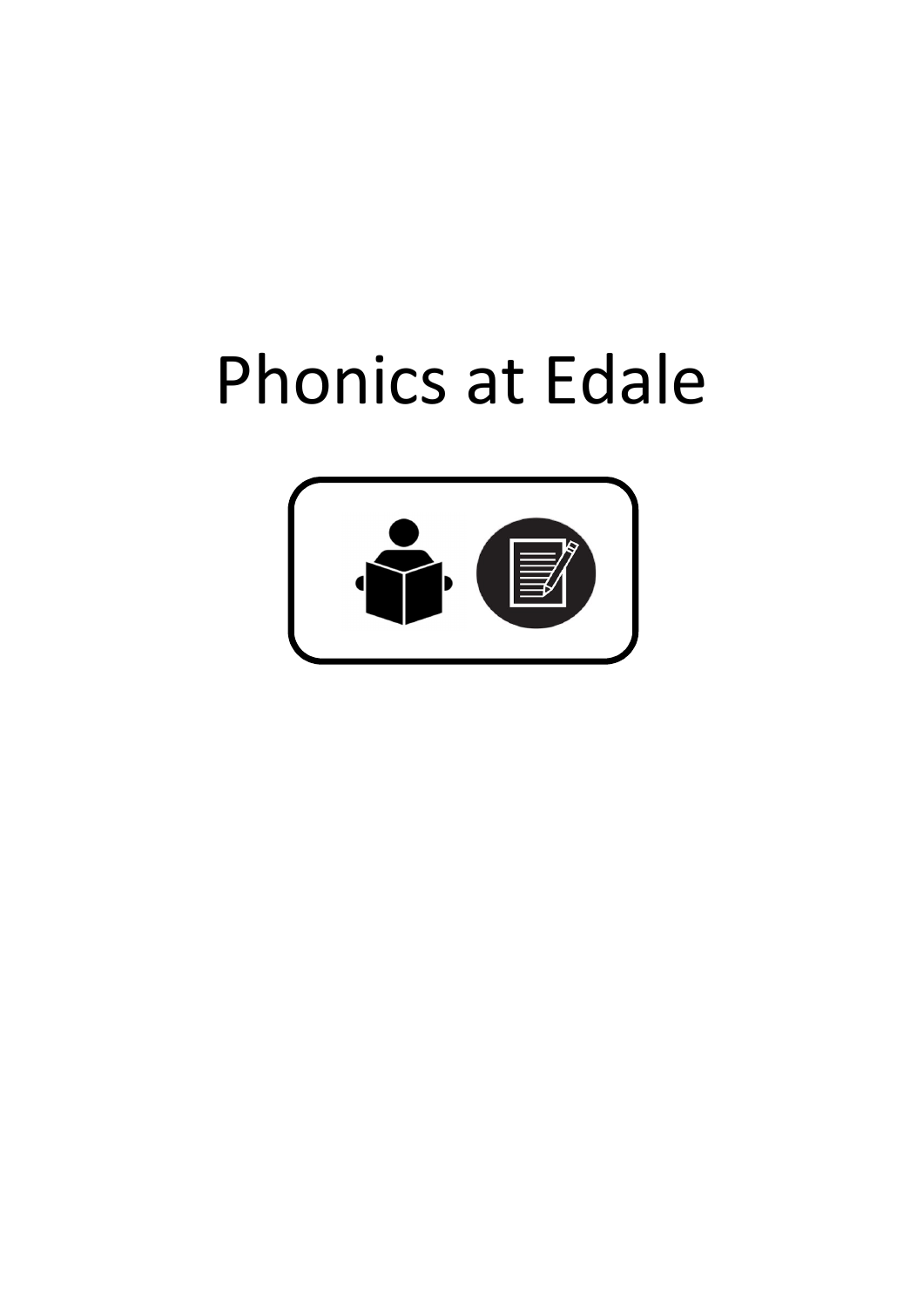# Intent

At Edale, we recognise the importance of a systematic, synthetic phonics programme in teaching children the skills they need to become proficient readers and writers. This approach is particularly important for our younger learners in supporting them beginning to read and write in the early years and in improving literacy in KS1 (EEF Literacy guidance report, 2020). The phonics curriculum in school is designed to complement and be embedded within our reading and writing curriculums in order to give children a complete literacy strategy.



The Scarborough Reading Rope, taken from EEF, that shows the importance of phonics in supporting children to become skilled readers.

# Implementation

At Edale, we follow the Nottingham City Council phonics progression guidance that complements Letters and Sounds, DfE 2007. Phonics teaching begins in F1 with phase 1 and the children will move through the phases at an appropriate pace for their learning and development. Phonics is taught daily from F1 to Year 2 in short, engaging, interactive sessions using the 'revise, teach, practice, apply' model. Examborough Reading Rope, taken from EEF, that shows the importance exporting children to become skilled readers.<br> **Elementation**<br>
Revise - revisition of the Nottingham City Council phonics progression guidance<br>
plements L Decome skilled readers.<br>
Nottingham City Council phonics progression guidance that<br>
Sounds, DfE 2007. Phonics teaching begins in F1 with phase 1 and<br>
rough the phases at an appropriate pace for their learning and<br>
taught d Apply children are given opportunity to<br>
Tractise - give<br>
Tractise - give<br>
Tractise - give<br>
Practise - give<br>
Depty - Children are given opportunity to<br>
Practise - give<br>
Tractise - give<br>
Depty - Children are given opportuni

phonemes, high and phonemes, high frequency words and **the all assignment of the set of the spelling p** skills such as blending/segmenting

previously taught **Teach** - introduce the focus phoneme or spelling pattern and

high frequency words.<br> **Example 19 respective** the practise activities children opportunities to use the new phoneme in guided

practise activities **we cannot construct to the syntax** practise activities writing lessons for example using syntax Apply - Children are given opportunity to apply new learning of focus phonemes, spelling patterns and high frequency words within the context of reading and writing. Links should be made to learning children have done in their reading and to support decoding and transcription skills for writing.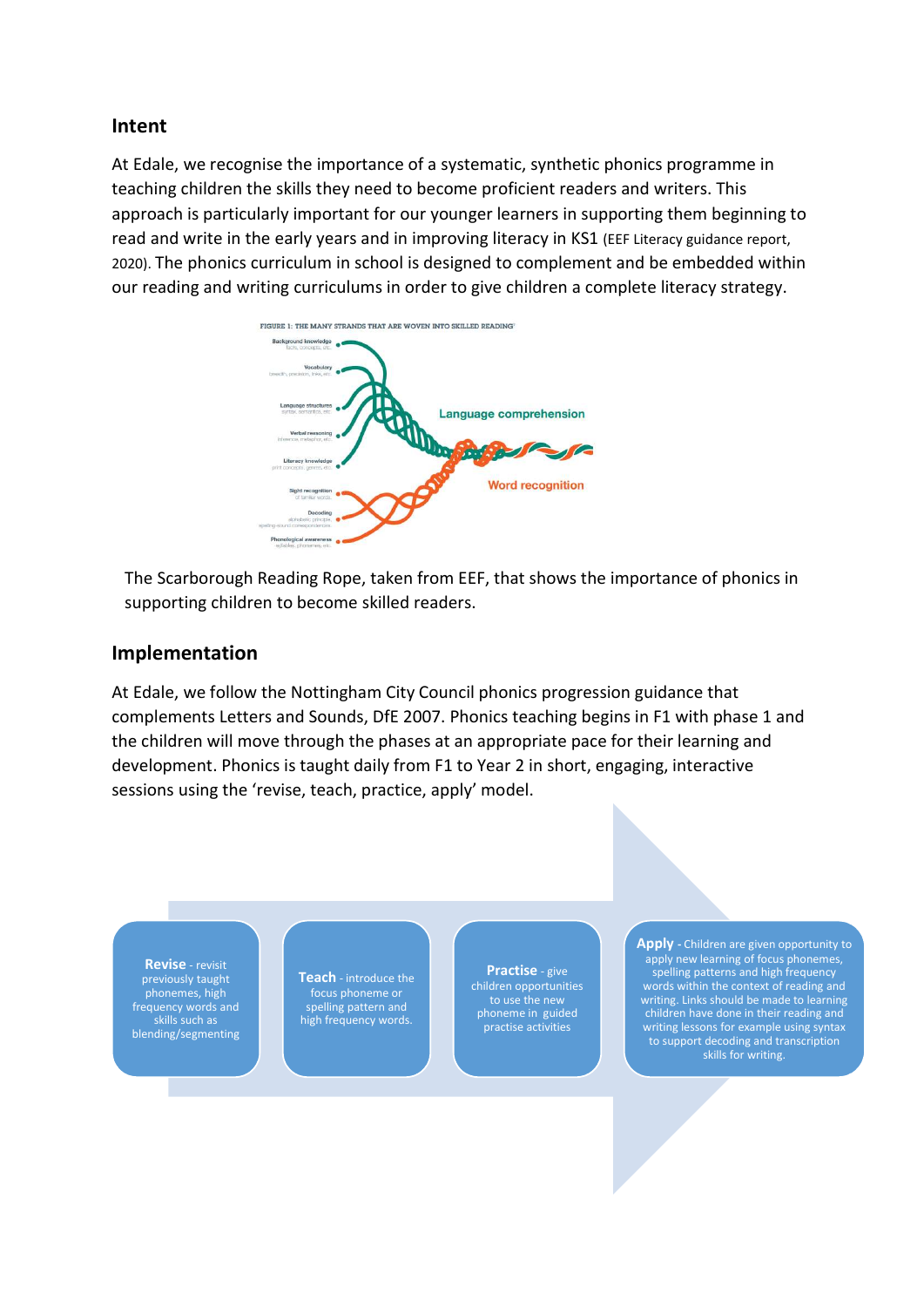The following progression documents show key objectives and outcomes for each phase and the groupings that phonemes are taught in. This document has been complemented with high frequency words that occur in each colour band of our reading scheme in school to ensure that children are being taught these in phonics sessions as well. The aim of this is to ensure daily exposure to a wider range of high frequency words that the children will be required to apply to their individual reading with the impact of improving reading fluency and automacity.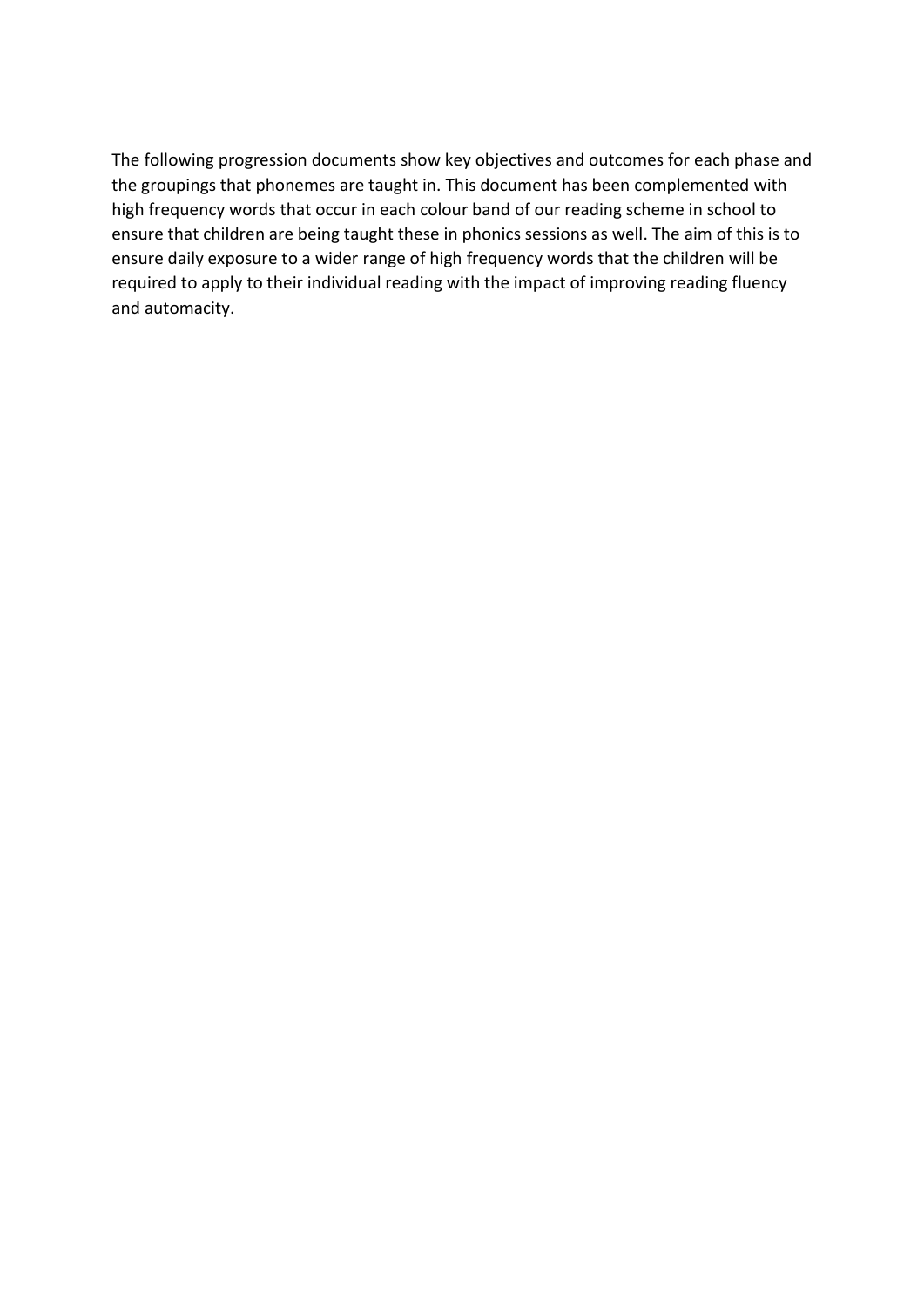By the end of phase 1 children will be: Developing their listening skills  $\bullet$  Comparing and matching sounds made in the environment or made by instruments (e.g.

drum, triangle, bells) ● Singing songs and joining in with action rhymes ● Clapping a beat or rhythm back to an adult ● Clapping out the syllables of words ●

Recognising when words start with the same sound (orally)

| Aspect 1             | Aspect 2             | Aspect 3             | Aspect 4         | Aspect 5     | Aspect 6     | Aspect 7     |
|----------------------|----------------------|----------------------|------------------|--------------|--------------|--------------|
| Sound discrimination | Sound discrimination | Sound discrimination | Rhythm and Rhyme | Alliteration | Voice Sounds | Blending and |
| – environmental      | – instrumental       | - body percussion    |                  |              |              | segmenting   |
| sounds               | sounds               |                      |                  |              |              |              |

## Phase 2

● By the end of phase 2 children will: Give the sound when shown any phase 2 grapheme ● Find any phase 2 grapheme when shown them as a group (e.g. on a sound mat or on a display) ● Orally blend CVC words. Orally segment CVC words ● Blend and segment in order to be able to read, and spell (using magnetic letters or by writing) VC words such as; am, on, up ● Be able to read the common exception words: *the, to, go, no and I* 

## Single phonemes plus /ck/

| Set 1              | Set 2              | Set 3                     | Set 4              | Set 5             | Set 6                   |
|--------------------|--------------------|---------------------------|--------------------|-------------------|-------------------------|
| sat, tap, tap, pat | sit, nip, mat, dip | l gap, on, can, kip, pack | hat, net, rip, bed | win, fit, leg, up | jet, vet, yet, zip, box |
|                    |                    |                           |                    |                   |                         |

Common exception or 'tricky' words:

the to no go into

The following are additional high frequency (HF) words that may be integrated into phonics sessions/sent home with reading books that correspond with the 'pink' PM reading level (some appear later in phase 3 and 4 common exception words but children will encounter them earlier in 1:1 reading books) in order to improve children's fluency and automacity in reading:

a and an is in at up on we me my up are Mum Dad look little here come down went going see said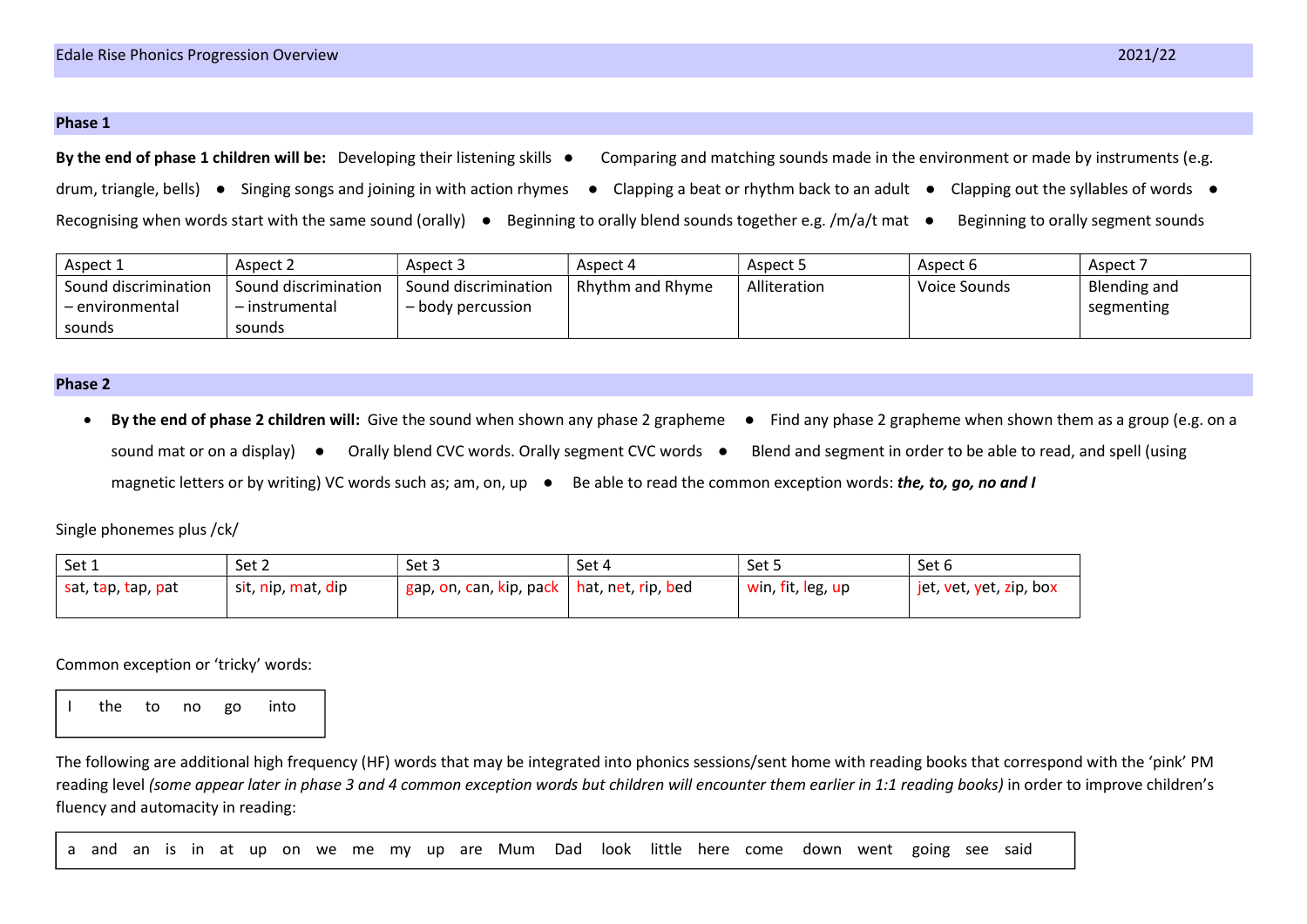- By the end of phase 3 children will: Give the sound when shown all or most Phase 2 and Phase 3 graphemes Find all or most Phase 2 and Phase 3 graphemes when given the sound (e.g. on a sound mat or on a display) ● Blend CVC words consisting of Phase 2 and Phase 3 graphemes when reading words, captions or short sentences and read them aloud accurately  $\bullet$  Read and understand simple sentences  $\bullet$  Segment and make a phonetically plausible attempt at spelling CVC words using Phase 2 and Phase 3 graphemes which match their spoken sounds ● Write simple sentences which can be read by themselves and others
	- Be able to read the common exception words: *he me she we be they was my you all are her*  $\bullet$  Be able to spell: *the I to no go*

3.1 Consonant digraphs

| Set 7               | Set 8     | Set 9     | Set 10    |
|---------------------|-----------|-----------|-----------|
| buzz puff hiss full | chat shop | that thin | sing quit |

Common exception or 'tricky' words:

he we she me be

3.1 Vowel digraphs and trigraghs

| $\frac{1}{2}$ Set 11 | Set 12                 | .<br>Set 13       | Set 14                       | $\sim$ $\sim$ $\sim$ $\sim$ $\sim$<br><b>JUL 19</b> | $\overline{a}$<br>Set 16 |
|----------------------|------------------------|-------------------|------------------------------|-----------------------------------------------------|--------------------------|
| rain feet night      | it look<br>hoc<br>boa. | rarm<br>hurt<br>. | ، dear<br><b>COW</b><br>coin | <b>Tair sure</b>                                    | corner                   |

Common exception or 'tricky' words:

they was my you all are her

The following are additional HF words that may be integrated into phonics sessions/sent home with reading books, that correspond with the 'red' PM reading level (some appear later in phase 4 and 5 common exception words but children will encounter them earlier in 1:1 reading books) in order to improve children's fluency and automacity in reading:

|  | for coming this away you where too goes looked looking |  |  |  |  |  |  |  |  |
|--|--------------------------------------------------------|--|--|--|--|--|--|--|--|
|--|--------------------------------------------------------|--|--|--|--|--|--|--|--|

Assessment: To be secure at Phase 3, children must be starting to make phonemically plausible attempts at most of the words which they want to use in their writing, using their phonic knowledge. Many children will also be able to read two-syllable words and simple captions. The skills of blending and segmenting must be secure.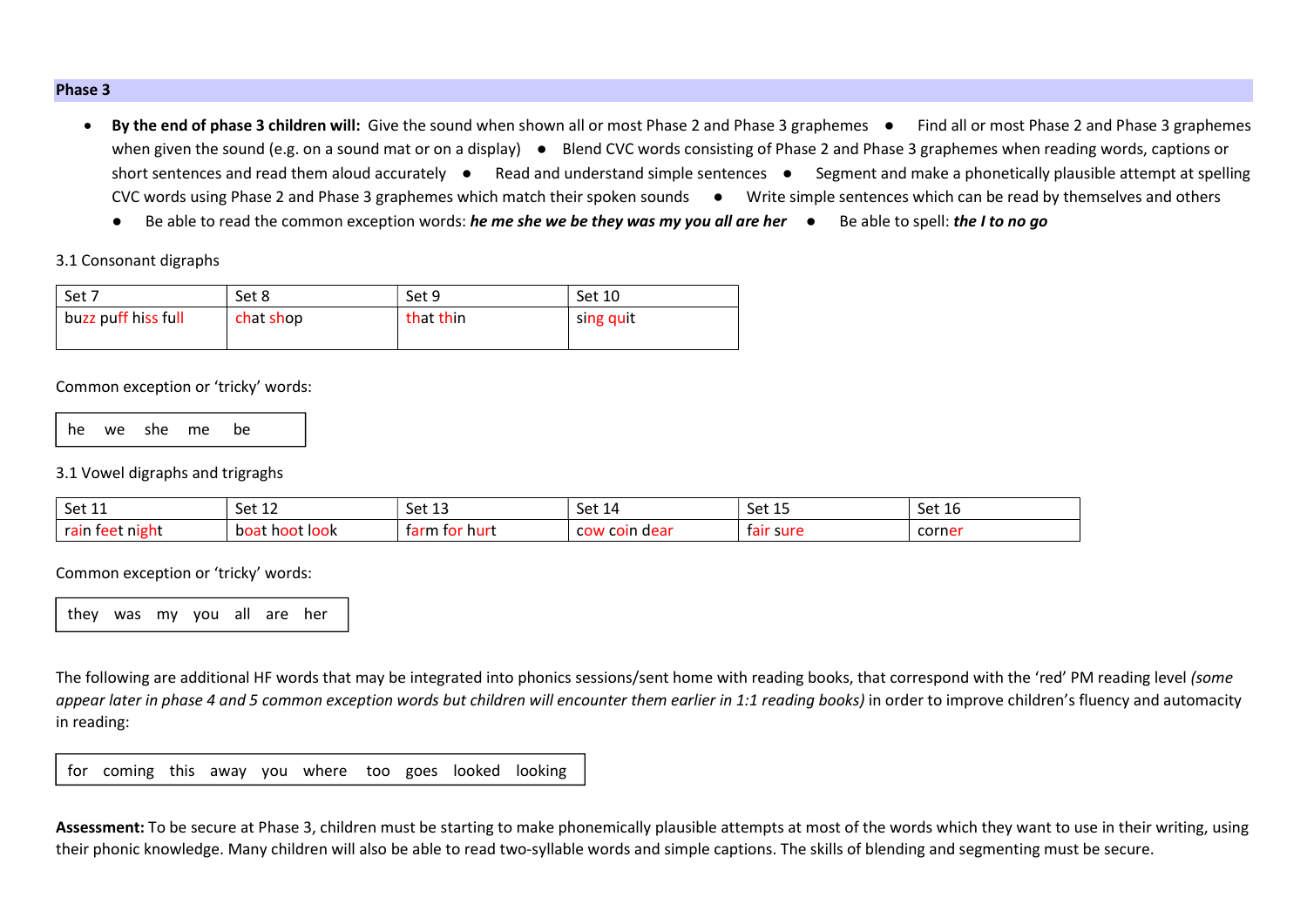By the end of phase 4 children will: Give the sound when shown any phase 2 or 3 grapheme • Find any phase 2, or phase 2 grapheme when shown them as a group (e.g. on a sound mat, on a sound fan, on a display) • Blend and read words with adjacent consonants • Segment and spell words with adjacent consonants • Be able to read the common exception words: some, come, one, said, so, do were, when, have, there, out, like, little, what ● Read and understand simple sentences

● Be able to spell the common exception words: *he, she, we, me, be, was, my, you, her, they, all, are* ● Write each letter, usually correctly ● Write simple sentences which can be read by themselves and others  $\bullet$  Know the names of the letters in the alphabet.

No new graphemes are taught during phase 4. Instead the aim is to consolidate children's knowledge of graphemes in reading and spelling words containing adjacent consonants and polysyllabic words

To read and spell:

- CVC words (rain chop),
- CVCC words (champ bench punch toast),
- CCVC words (spark growl clean swing spoon),
- CCVCC words (trench crust)
- CCCVC words (spring strap)
- CCCVCC words (scrunch streets).

Common exception or 'tricky' words:

said so have like some come were there little one do when out what

The following are additional HF words that may be integrated into phonics sessions/sent home with reading books, that correspond with the 'yellow' PM reading level (some appear later in phase 5 and 6 common exception words but children will encounter them earlier in 1:1 reading books) in order to improve children's fluency and automacity in reading:

them came good stay again with your play his

Assessment: Children who are unable to segment to spell words containing adjacent consonants at the beginning and end or words are not yet secure at Phase 4. These children need more practise of oral segmentation of adjacent consonants and how to represent them in writing.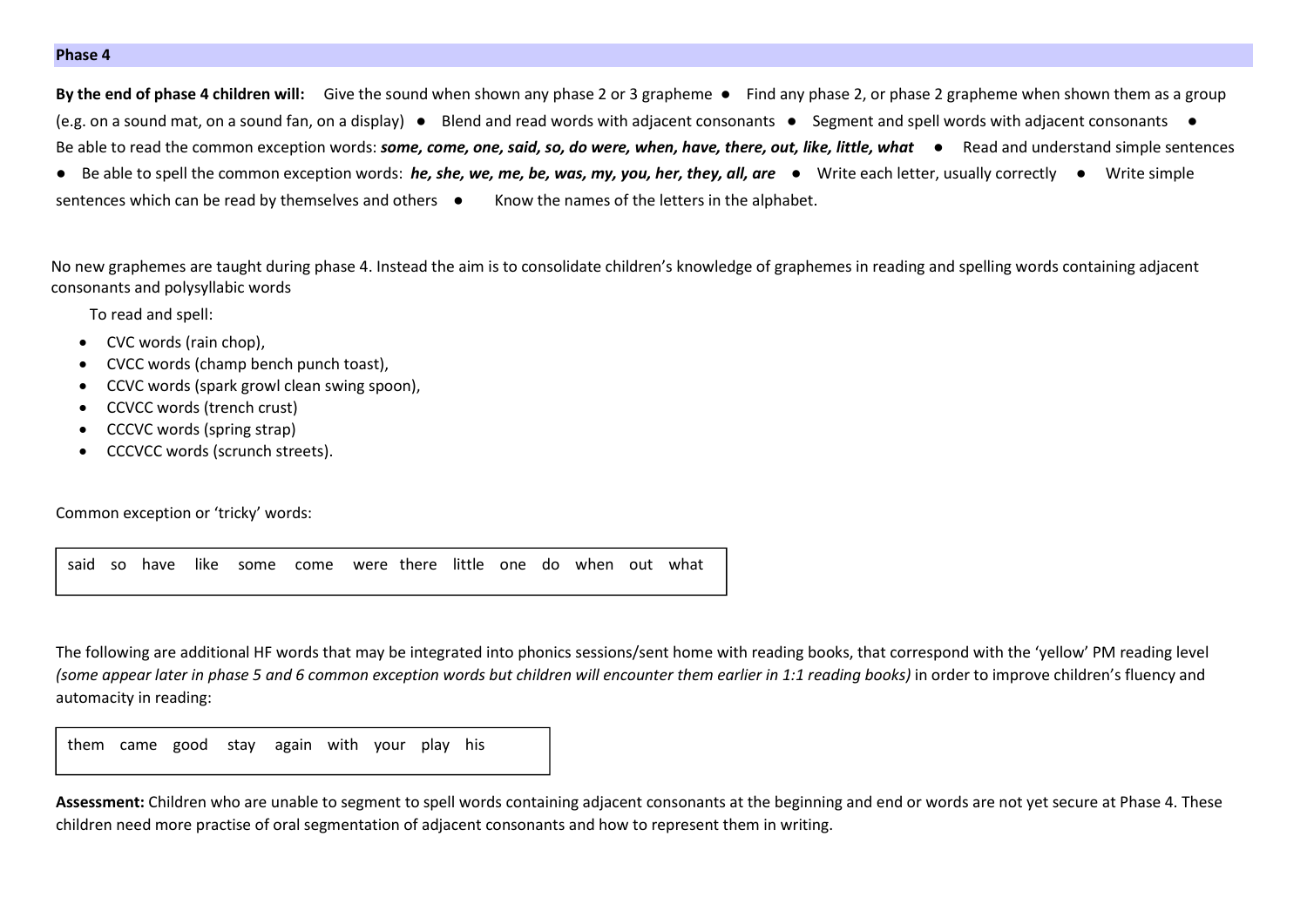• By the end of phase 5 children will: Give the sound when shown any grapheme that has been taught • For any given sound, write the common graphemes • Apply phonic knowledge as the prime approach to reading and spelling unfamiliar words that are not completely decodable ● Read and spell phonically decodable two-syllable and three- syllable words ● Read automatically common exception words ● Accurately spell most common exception words, including the days of the week ● Name all the letters of the alphabet ● Know the process of segmenting spoken words into sounds before choosing graphemes to represent the sounds ● Read words with contractions and know that the apostrophe represents any omitted letters ● Read words of more than one syllable that contain taught GPCs  $\bullet$  Read aloud accurately books that are consistent with their developing phonic knowledge and that do not require them to use other strategies to work out words  $\bullet$  Write from memory sentences dictated by the teacher that include words using the GPCs and the common exception words taught so far.

## 5.1

| <b>Set 17</b> | <b>Set 18</b>                                                                    | <b>Set 19</b> | <b>Set 20</b>       | <b>Set 21</b> | <b>Set 22</b> | <b>Set 23</b> | <b>Set 24</b> | <b>Set 25</b> | <b>Set 26</b> | <b>Set 27</b> | Set 28     |
|---------------|----------------------------------------------------------------------------------|---------------|---------------------|---------------|---------------|---------------|---------------|---------------|---------------|---------------|------------|
| Adding $-s$   | Adding-ed                                                                        |               | Long vowel families |               |               |               |               |               |               |               |            |
| and $-es$     | -ing -er                                                                         | rain day      | been she            | night pie     | coin toy      | coat go toe   | moon          | cow out       | for paw       | turn girl     | chair bear |
|               |                                                                                  | make          | heat chief          | kind bike     |               | snow hope     | music glue    |               | launch        | her           | care       |
|               | Only adding -ed<br>and -ing to<br>verbs where the<br>root word<br>doesn't change |               | these               |               |               |               | blew June     |               | more          |               |            |

Common exception or 'tricky' words:

| oh their people Mr Mrs looked called asked |  |  |  |  |  |  |  |  |
|--------------------------------------------|--|--|--|--|--|--|--|--|
|--------------------------------------------|--|--|--|--|--|--|--|--|

The following are additional HF words that may be integrated into phonics sessions/sent home with reading books that correspond with the 'blue' PM reading level in order to improve children's fluency and automacity in reading:

|  | can't coming find first friend gone house new now made make our saw there then two who |  |  |  |  |  |  |  |  |  |  |  |  |  |  |  |  |
|--|----------------------------------------------------------------------------------------|--|--|--|--|--|--|--|--|--|--|--|--|--|--|--|--|
|--|----------------------------------------------------------------------------------------|--|--|--|--|--|--|--|--|--|--|--|--|--|--|--|--|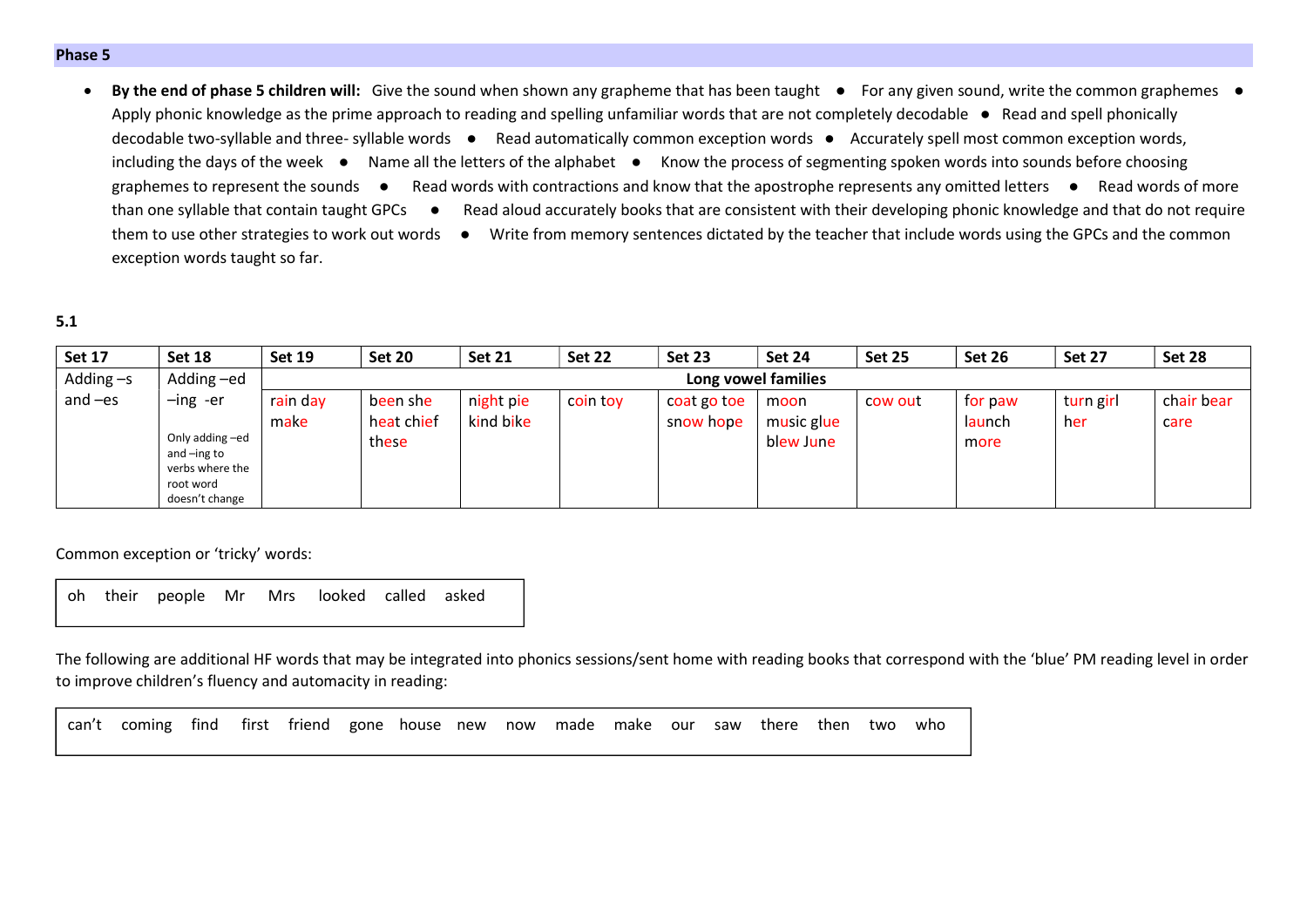| <b>Set 29</b> | <b>Set 30</b>        | <b>Set 31</b>  | <b>Set 32</b>         | Set 33                                 | <b>Set 34</b> | <b>Set 35</b>                       |
|---------------|----------------------|----------------|-----------------------|----------------------------------------|---------------|-------------------------------------|
| Adding –er    |                      | Alternative    | Alternative consonant | Alternative consonant                  | went when     | fix stiff photo                     |
| -est          | pronounced           | consonant      | pronunciation:        | spelling:                              |               |                                     |
|               | $\frac{1}{2}$ h/ e.g | pronunciation: | get<br>gem            | each catch                             |               |                                     |
|               | measure              | cell<br>cat    |                       | (/ch/ is usually spelt tch if it comes |               | (the /f/ is not usually spelt as ph |

Common exception or 'tricky' words:

today are here there where

The following are additional HF words that may be integrated into phonics sessions/sent home with reading books that correspond with the 'green' PM reading level in order to improve children's fluency and automacity in reading:

(the letters c and g are frequently enunciated as /s/  $\left| \begin{array}{c} \text{strually in } \text{sur} \\ \text{letter Exercises} \end{array} \right|$  in the letters c and g are frequently enunciated as /s/  $\left| \begin{array}{c} \text{strually in } \text{sur} \\ \text{letter Exercises} \end{array} \right|$  in the letter of the letter of

straight after a single vowel sound letter Exceptions rich, which, much, in short everyday words-fat fill

|  |  | any always around boy because catch cried children climb don't girl laugh next once please right want when why |  |  |  |  |  |  |  |
|--|--|----------------------------------------------------------------------------------------------------------------|--|--|--|--|--|--|--|
|  |  |                                                                                                                |  |  |  |  |  |  |  |

such)

#### 5.3

| <b>Set 36</b> | <b>Set 37</b>   | <b>Set 38</b>      | <b>Set 39</b>                   | <b>Set 40</b>          | <b>Set 41</b>             | <b>Set 42</b>       | <b>Set 43</b>                                                                                                                                        | <b>Set 44</b>                                                                                              |
|---------------|-----------------|--------------------|---------------------------------|------------------------|---------------------------|---------------------|------------------------------------------------------------------------------------------------------------------------------------------------------|------------------------------------------------------------------------------------------------------------|
| Adding        |                 |                    | Alternative vowel pronunciation |                        |                           |                     | -ve                                                                                                                                                  | Contractions                                                                                               |
| l un-         | <b>COW CrOW</b> | <b>ves by very</b> | fin find hot<br>cold            | tie field her<br>order | out shoulder<br>could you | at was bead<br>dead | have save gave give<br>(words in English hardly ever end in<br>v so if a words ends in /v/ the letter<br>e usually needs to be added after<br>the v) | I'm I'll, we'll don't can't<br>(children should know that the<br>apostrophe represents omitted<br>letters) |

Common exception or 'tricky' words:

love ask friend school house

The following are additional HF words that may be integrated into phonics sessions/sent home with reading books that correspond with the 'orange' PM reading level in order to improve children's fluency and automacity in reading:

before could didn't every move should their together watch won't work would

and /j/ when followed by the letters e, I and y)

Assessment: Children's spelling should be phonemically plausible by the end of Phase 5, for example 'a noyzy trane at the stayshun' for 'a noisy train at the station'. Some unconventional spellings are to be expected while children are learning the correct spellings for an ever-increasing number of common words.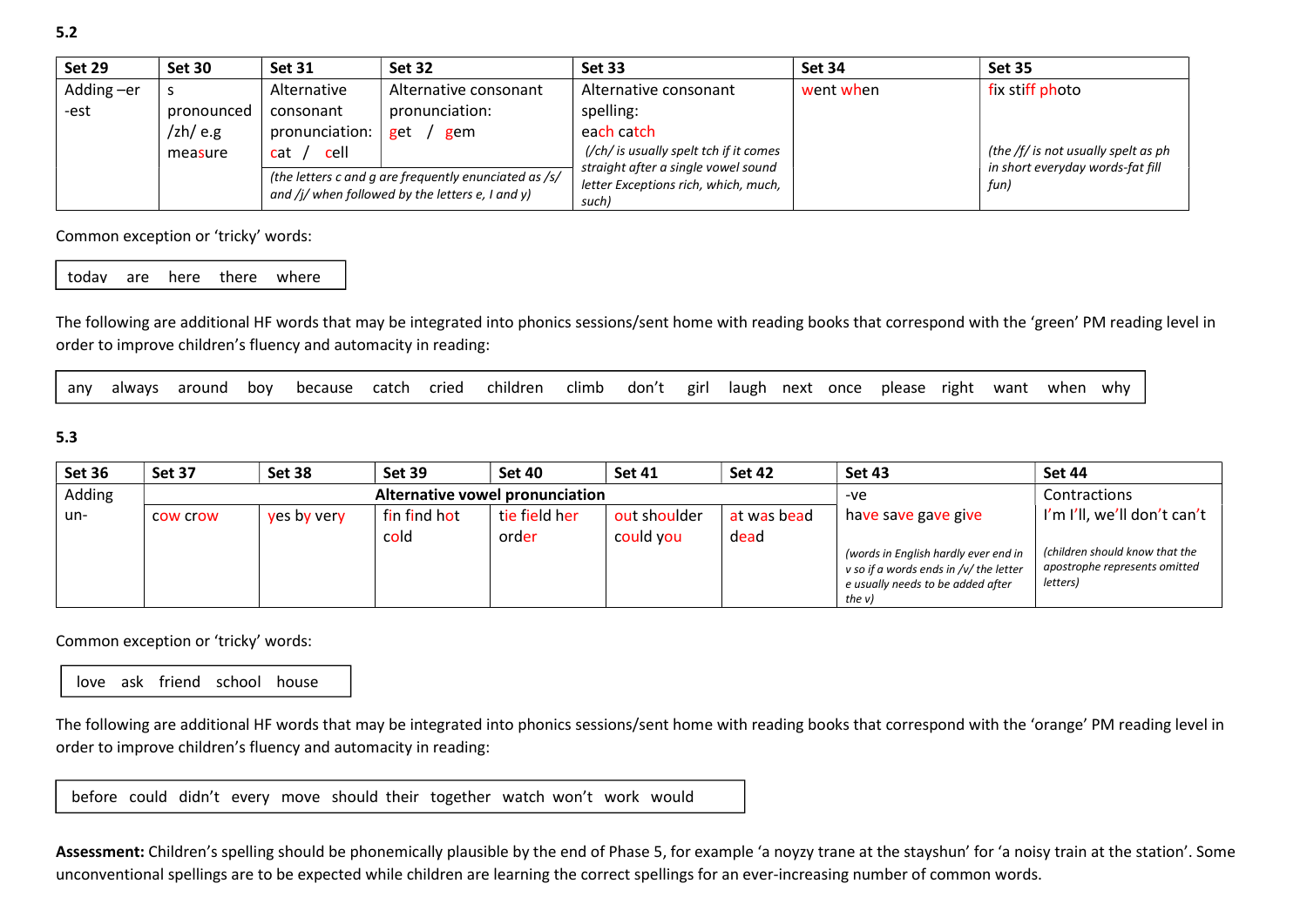• By the end of phase 6 children will: Apply phonic knowledge and skills as the route to decode words until automatic decoding has become embedded and reading is fluent  $\bullet$  Read accurately by blending the sounds in words that contain the graphemes taught so far, especially recognising alternative sounds for graphemes  $\bullet$ Read accurately words of two or more syllables that contain the same graphemes that have been taught so far  $\bullet$  Read words containing common suffixes  $\bullet$ Read further common exception words, noting unusual correspondences between spelling and sound and where these occur in the word • Read most words quickly and accurately, without overt sounding and blending when they have been frequently encountered ● Read aloud books closely matched to their improving phonic knowledge, sounding out unfamiliar words accurately and without undue hesitation ● Re-read books to build up fluency and confidence in word reading ● Segment spoken sounds into phonemes and represent these by graphemes, spelling many correctly ● Be able to spell more common exception words ● Be able to spell words with contracted forms ● Add suffixes to spell longer words ● Write from memory simple sentences dictated by the teacher that include words using the GPCs, common exception words and punctuation taught so far

6.1

| <b>Set 45</b>                                                                                                                                                                                        | <b>Set 46</b>                                                  | <b>Set 47</b>  | <b>Set 48</b> | <b>Set 49</b>                                                                                                                                                                                       | <b>Set 50</b>                                                             | <b>Set 51</b>                                   | <b>Set 52</b>                                                                                                  | <b>Set 53</b>                                                                                             | <b>Set 54</b>                                  | <b>Set 55</b>                                                                                                            | <b>Set 56</b>                                      | <b>Set 57</b>                                          | <b>Set 58</b> |
|------------------------------------------------------------------------------------------------------------------------------------------------------------------------------------------------------|----------------------------------------------------------------|----------------|---------------|-----------------------------------------------------------------------------------------------------------------------------------------------------------------------------------------------------|---------------------------------------------------------------------------|-------------------------------------------------|----------------------------------------------------------------------------------------------------------------|-----------------------------------------------------------------------------------------------------------|------------------------------------------------|--------------------------------------------------------------------------------------------------------------------------|----------------------------------------------------|--------------------------------------------------------|---------------|
| badge age<br>gem<br>(The letter j<br>is never<br>used for the<br>/dʒ/ sound<br>at the end<br>of English<br>words and is<br>sometimes<br>spelt as g<br>elsewhere in<br>words<br>before e, i<br>and y) | Race<br>(The $/s/$<br>sound spelt<br>c before e, i<br>and $y)$ | knock,<br>gnat | write         | table<br>(the most<br>common<br>spelling for<br>this sound<br>at the end<br>of words)<br>camel (the $-$<br>el spelling is<br>using after<br>m, n, r,s,v,w<br>and more<br>often than<br>not after s) | Metal<br>(not many<br>nouns end<br>in-al but<br>many<br>adjectives<br>do) | pencil<br>(not many<br>words that<br>end in il) | <b>CIV</b><br>(this is the<br>most<br>common<br>spelling for<br>the $/aI/$<br>sound at<br>the end of<br>words) | ball<br>(The $/$ ): $/$<br>sound<br>$('or')$ is<br>usually<br>spelt as <b>a</b><br>before I<br>and $II$ ) | other<br>(The $/\Lambda/$<br>sound spelt<br>O) | want<br>quantity<br>(a is the<br>most<br>common<br>spelling for<br>the $/p/$<br>('hot')<br>sound after<br>$w$ and $qu$ ) | work<br>(The sound<br>spelt or<br>after w $/3$ :/) | War<br>(The sound<br>spelt ar<br>after w $/$ $2$ : $/$ | station       |

Common exception or 'tricky' words:

door poor because find kind behind wild climb most only both old every everybody many clothes whole sugar could would should people water great steak break Christmas parents